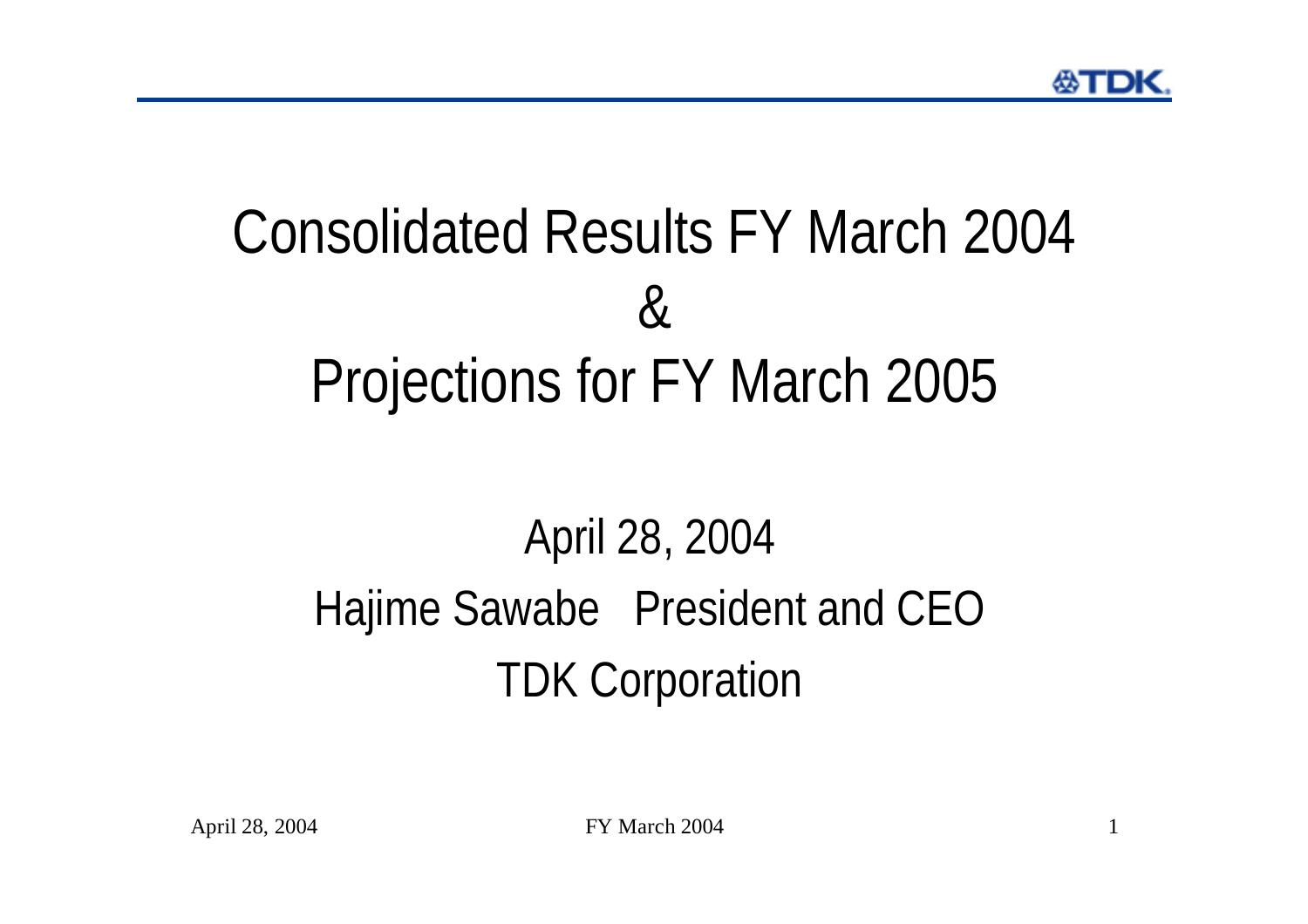## Consolidated Results FY March 2004

| (Yen millions)                | <b>FY Mar 2003</b> | <b>FY Mar 2004</b> | Change | Change $(\%)$ |
|-------------------------------|--------------------|--------------------|--------|---------------|
| Net sales                     | 608,880            | 658,862            | 49,982 | 8.2%          |
| Operating income              | 22,080             | 54,322             | 32,242 | 146.0%        |
| Income before<br>income taxes | 18,081             | 55,603             | 37,522 | 207.5%        |
| Net income                    | 12,019             | 42,101             | 30,082 | 250.3%        |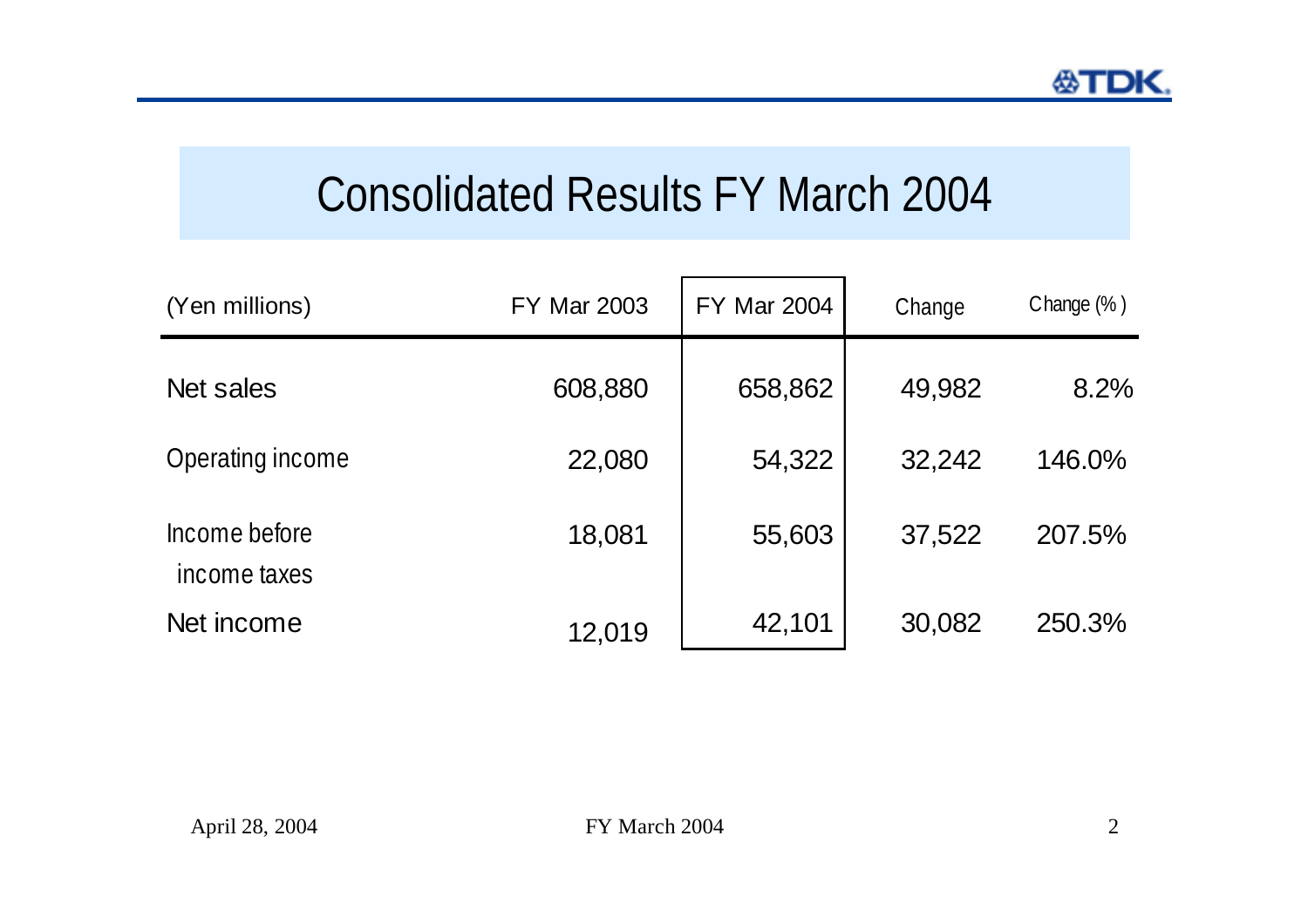## Sales Breakdown

| (Yen millions)                                | <b>FY Mar 2003</b> | <b>FY Mar 2004</b> | Change   | Change $(\%)$ |
|-----------------------------------------------|--------------------|--------------------|----------|---------------|
| <b>Electronic materials</b><br>and components | 472,529            | 522,862            | 50,333   | 10.7%         |
| Electronic materials                          | 168,949            | 166,818            | $-2,131$ | $-1.3%$       |
| Electronic devices                            | 112,729            | 107,999            | $-4,730$ | $-4.2%$       |
| Recording devices                             | 175,986            | 230,105            | 54,119   | 30.8%         |
| Semiconductors & Others                       | 14,865             | 17,940             | 3,075    | 20.7%         |
| Recording media & systems                     | 136,351            | 136,000            | $-351$   | $-0.3%$       |
| <b>Total sales</b>                            | 608,880            | 658,862            | 49,982   | 8.2%          |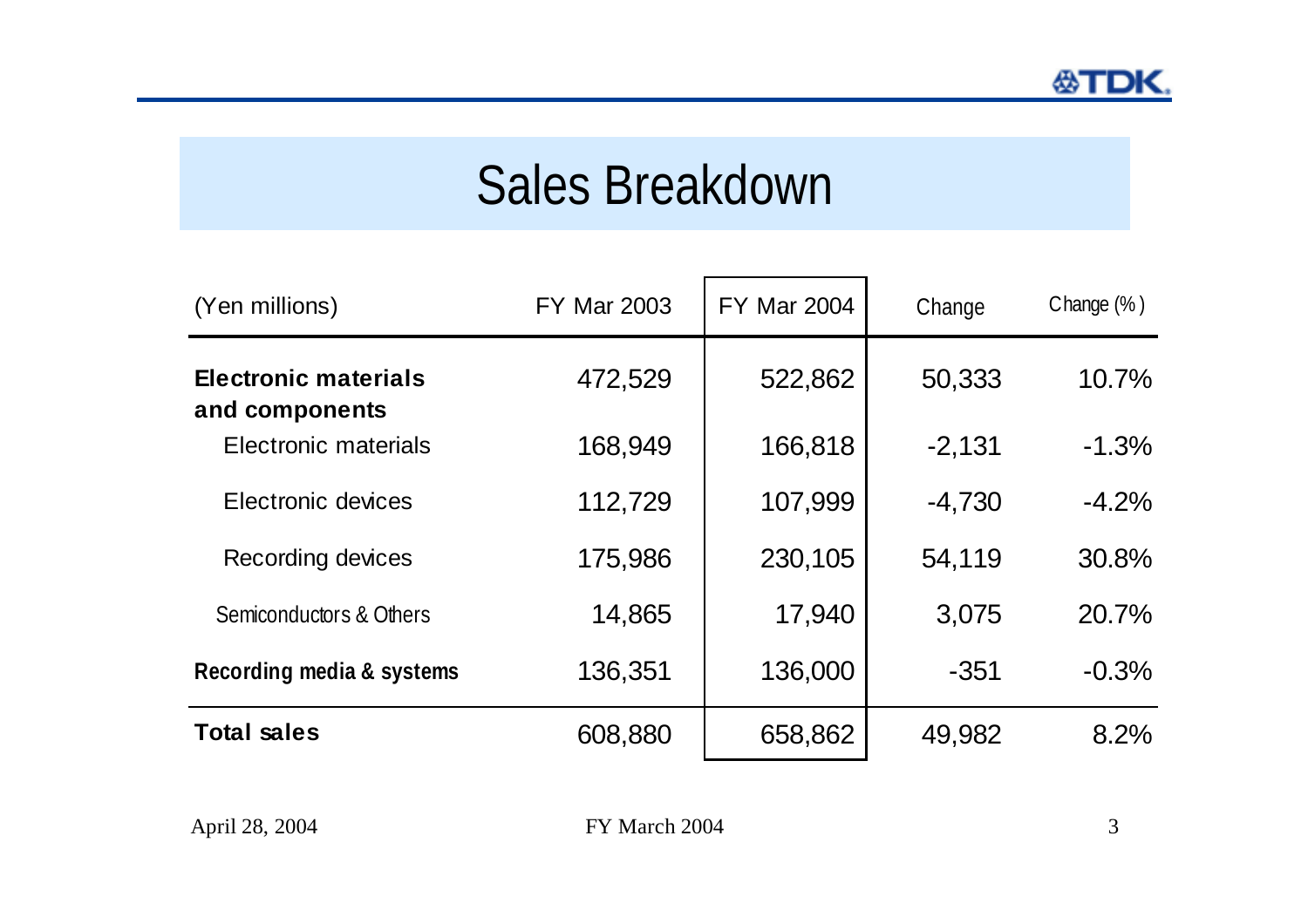| Sales by major customer industry<br>(Electronic materials and components)   |       |                 |  |  |  |  |
|-----------------------------------------------------------------------------|-------|-----------------|--|--|--|--|
| FY March 2004<br>Sales Change (%)<br><b>vs</b> Mar 2003<br>Sales Weight (%) |       |                 |  |  |  |  |
| <b>Plus 22%</b><br>56%<br>$\top$                                            |       |                 |  |  |  |  |
| <b>Automobile</b>                                                           | $9\%$ | Plus $1\%$      |  |  |  |  |
| <b>Telecommunication</b>                                                    | $9\%$ | <b>Plus 11%</b> |  |  |  |  |
| <b>AV</b>                                                                   | 11%   | Minus $17\%$    |  |  |  |  |
| Due to sluggish demand for                                                  |       |                 |  |  |  |  |
| Amusement & Analogue devices                                                |       |                 |  |  |  |  |
| Note: Sales of Electronics materials and components = 100%                  |       |                 |  |  |  |  |
| April 28, 2004<br>FY March 2004<br>4                                        |       |                 |  |  |  |  |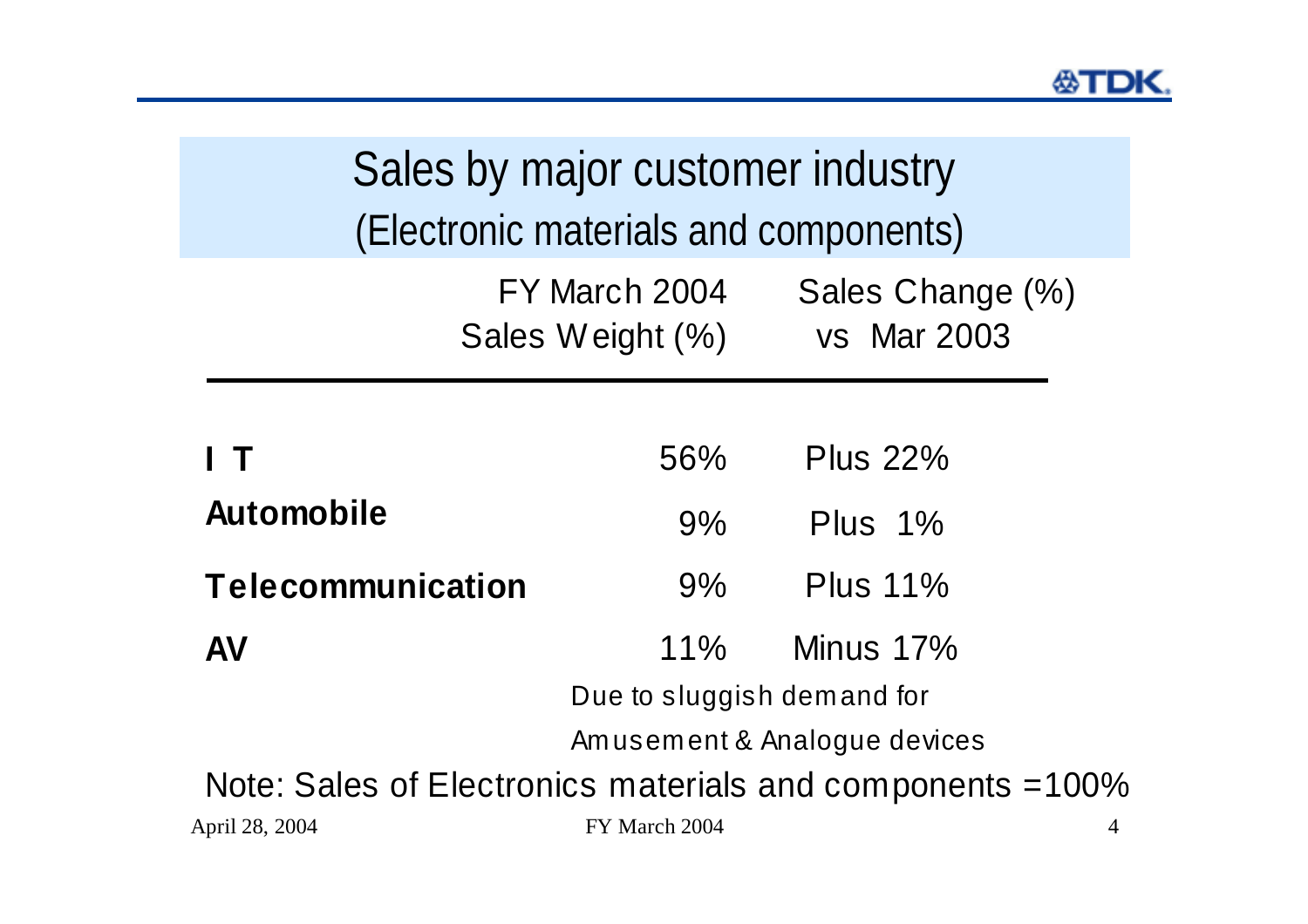## Sales Breakdown

| (Yen millions)                                | <b>FY Mar 2003</b> | <b>FY Mar 2004</b> | Change   | Change $(\%)$ |
|-----------------------------------------------|--------------------|--------------------|----------|---------------|
| <b>Electronic materials</b><br>and components | 472,529            | 522,862            | 50,333   | 10.7%         |
| Electronic materials                          | 168,949            | 166,818            | $-2,131$ | $-1.3%$       |
| Electronic devices                            | 112,729            | 107,999            | $-4,730$ | $-4.2%$       |
| Recording devices                             | 175,986            | 230,105            | 54,119   | 30.8%         |
| Semiconductors & Others                       | 14,865             | 17,940             | 3,075    | 20.7%         |
| Recording media & systems                     | 136,351            | 136,000            | $-351$   | $-0.3%$       |
| <b>Total sales</b>                            | 608,880            | 658,862            | 49,982   | 8.2%          |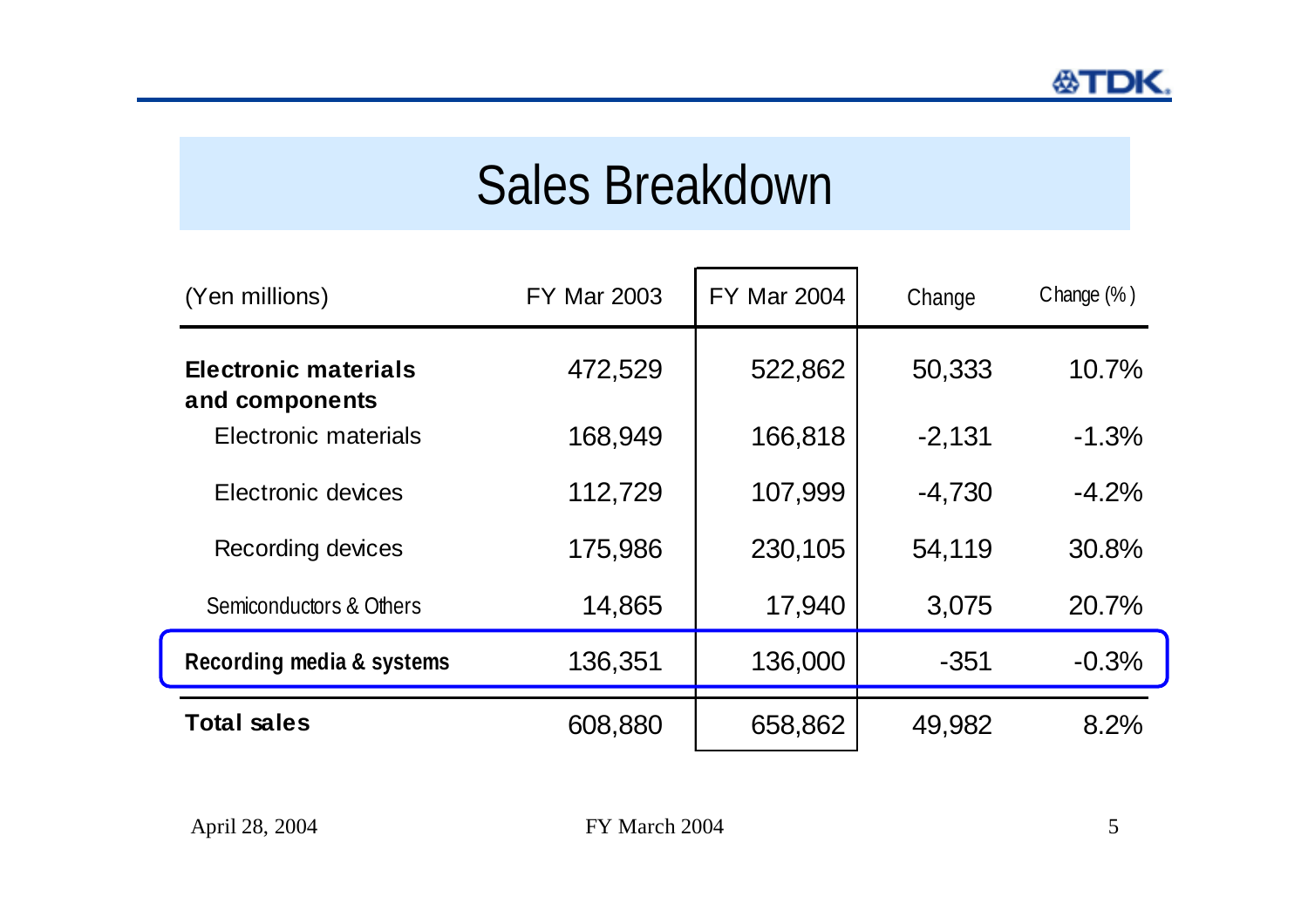# Sales by Region

| (Yen millions)          | <b>FY Mar 2003</b> | <b>FY Mar 2004</b> | Change    | Change $(\%)$ |
|-------------------------|--------------------|--------------------|-----------|---------------|
| Japan                   | 165,503            | 168,656            | 3,153     | 1.9%          |
| Americas                | 106,060            | 89,657             | $-16,403$ | $-15.5%$      |
| Europe                  | 78,740             | 81,950             | 3,210     | 4.1%          |
| Asia and others         | 258,577            | 318,599            | 60,022    | 23.2%         |
| <b>Total sales</b>      | 608,880            | 658,862            | 49,982    | 8.2%          |
| Share of overseas sales | 72.8%              | 74.4%              |           |               |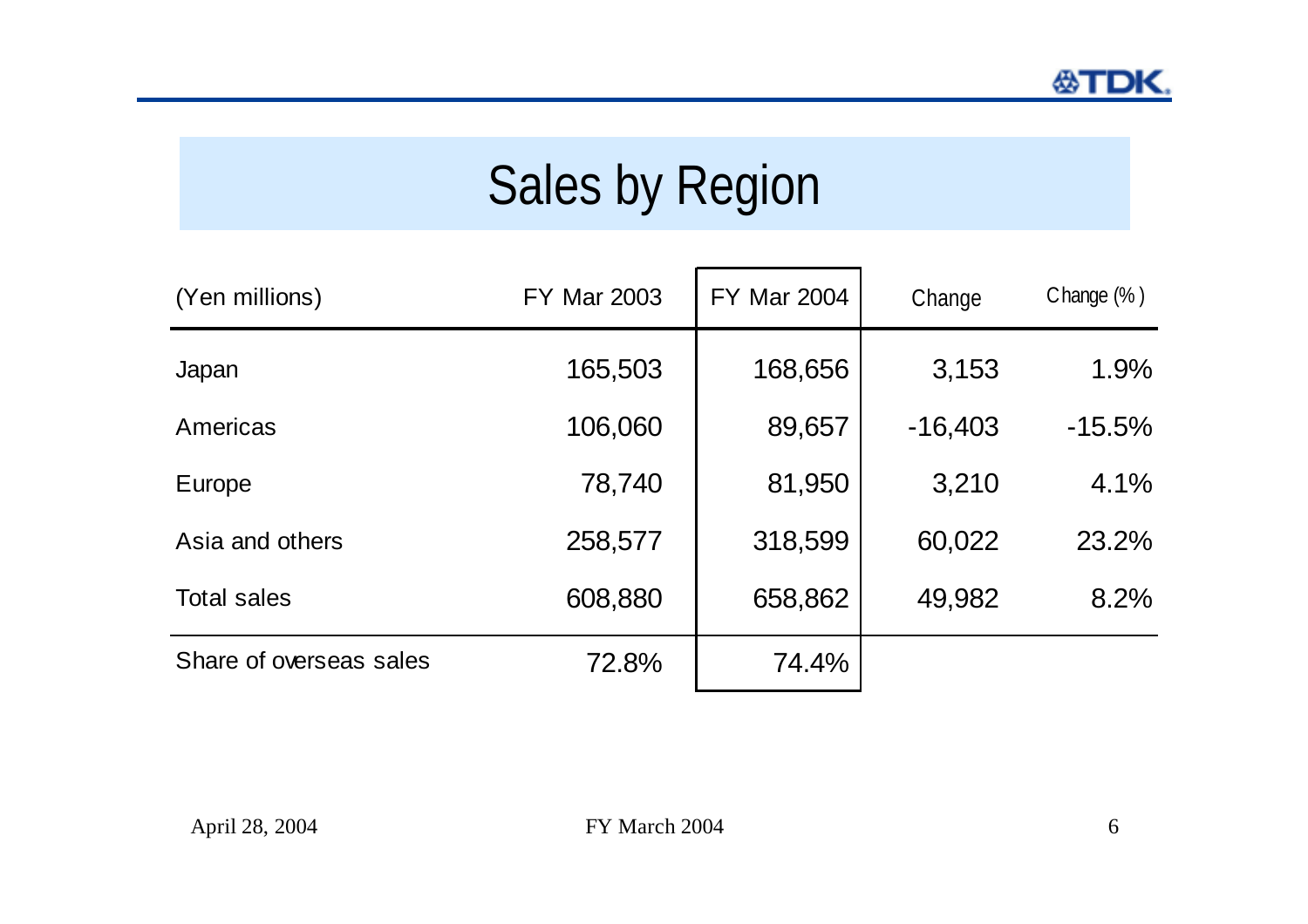#### Breakdown of Operating Income Changes FY March 2004

(Unit:Yen millions)

| [Changes in operating income Total]                          | 32,242    |
|--------------------------------------------------------------|-----------|
| Changes in sales and product mix                             | 63,343    |
| Rationalization                                              | 40,118    |
| Sales price discounts (8.1%)                                 | $-58,068$ |
| Exchange fluctuations $(1U.S.\$ = Yen $122 \rightarrow 113)$ | $-13,151$ |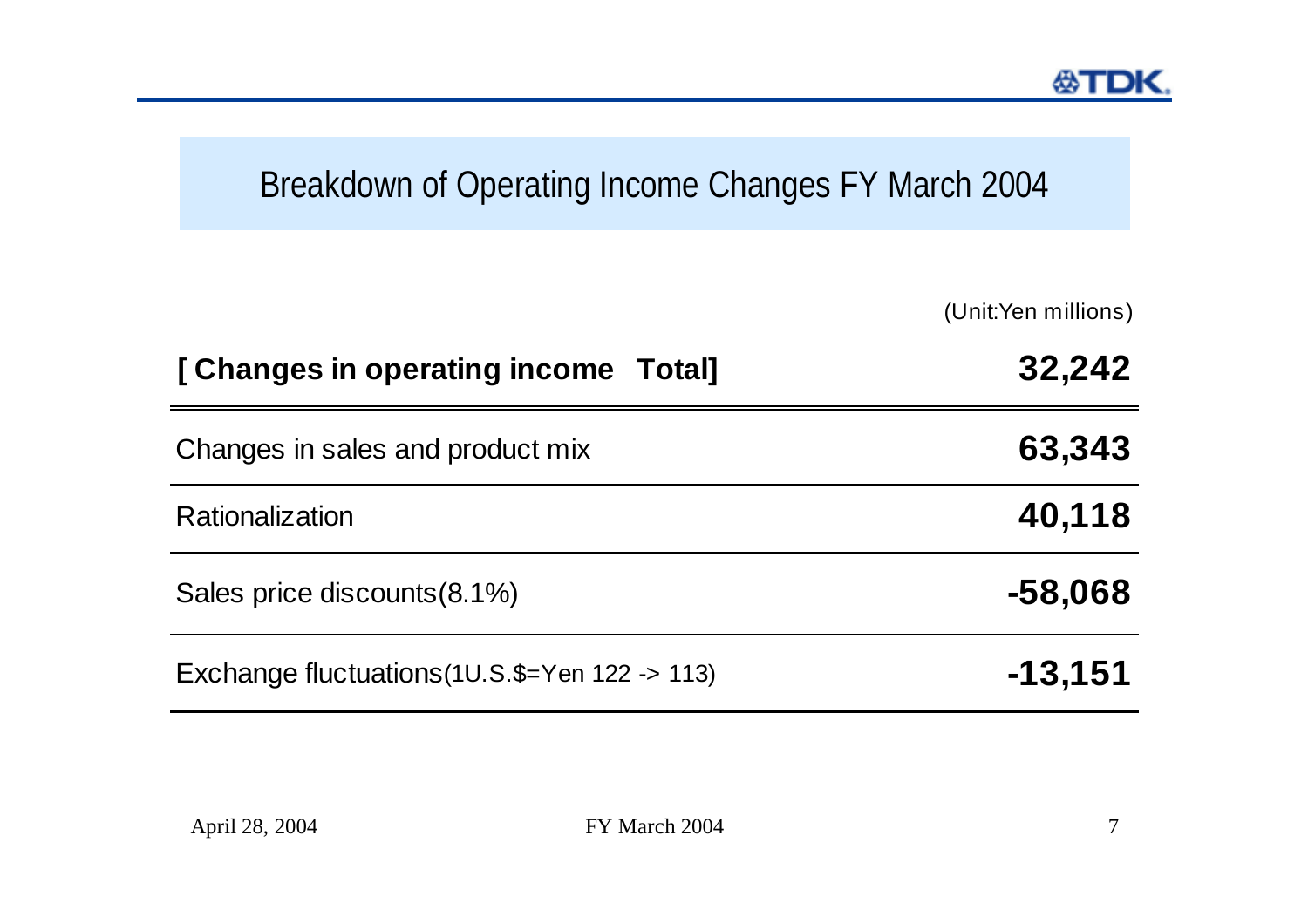## Operating Income by Industry Segment

| (Yen millions)                             | <b>FY Mar 2003</b> | <b>FY Mar 2004</b> | Change   | Change $(\%)$ |
|--------------------------------------------|--------------------|--------------------|----------|---------------|
| <b>Electronic materials and components</b> |                    |                    |          |               |
| Net sales                                  | 472,529            | 522,862            | 50,333   | 10.7%         |
| Operating income                           | 20,536             | 56,527             | 35,991   | 175.3%        |
| Ratio $(\%)$                               | 4.3%               | 10.8%              |          |               |
| Recording media & systems                  |                    |                    |          |               |
| Net sales                                  | 136,351            | 136,000            | $-351$   | $-0.3%$       |
| Operating income                           | 1,544              | $-2,205$           | $-3,749$ |               |
| Ratio $(\%)$                               | 1.1%               | $-1.6%$            |          |               |
| <b>Total</b>                               |                    |                    |          |               |
| Net sales                                  | 608,880            | 658,862            | 49,982   | 8.2%          |
| Operating income                           | 22,080             | 54,322             | 32,242   | 146.0%        |
| Ratio (%)                                  | 3.6%               | 8.2%               |          |               |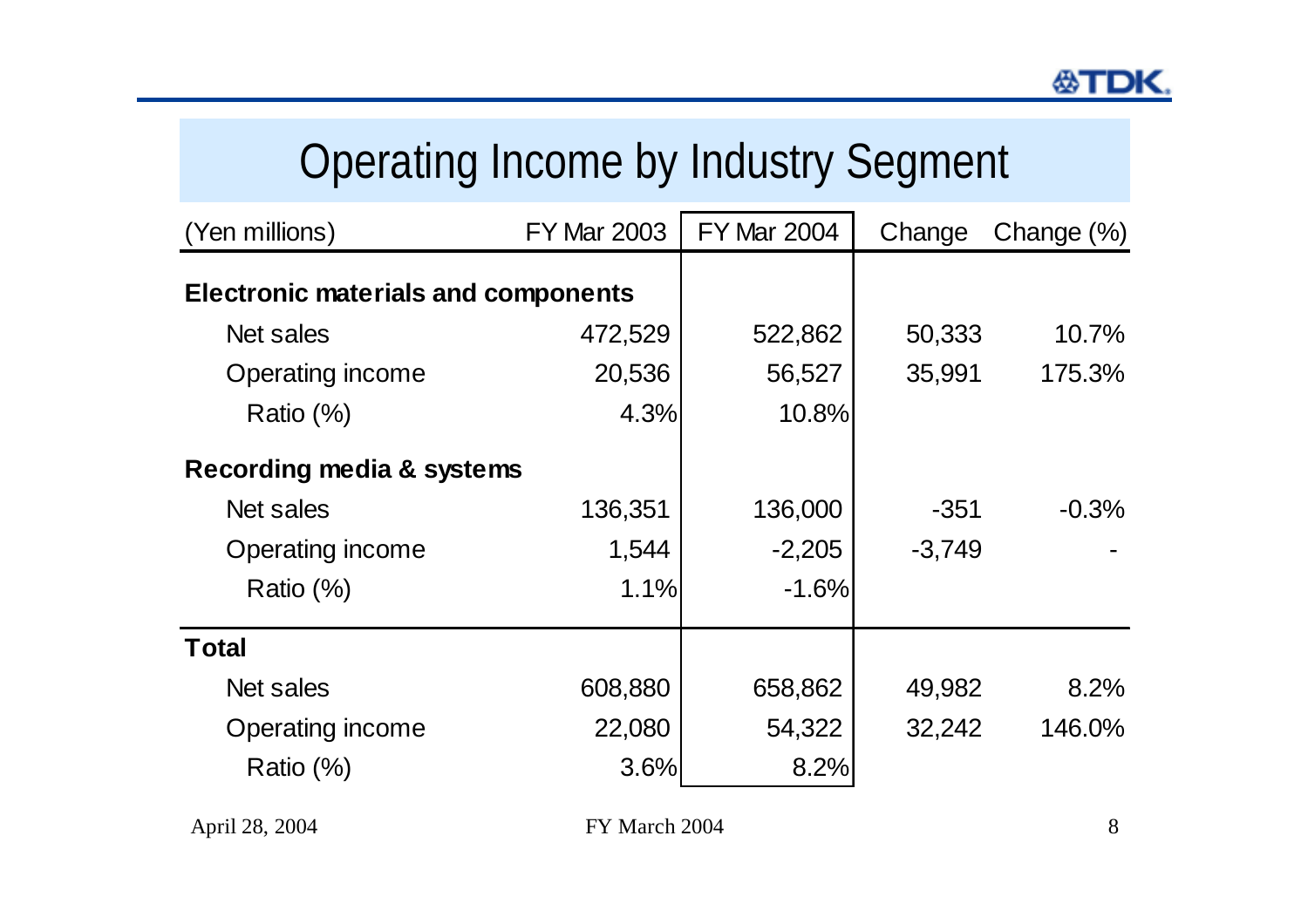## Cash Flow Improvement

|                                     | End of Mar 2003 | End of Mar 2004 |
|-------------------------------------|-----------------|-----------------|
| Inventory turnover (months)         | 1.5             | 1.4             |
| Fixed asset turnover (times)        | 2.5             | 3.0             |
| Trade receivables turnover (months) | 2.8             | 2.5             |

Free cash flows: FY2002 : 57.7billion YenFY2003 : 76.9 billion Yen Improvement: +19.2 billion Yen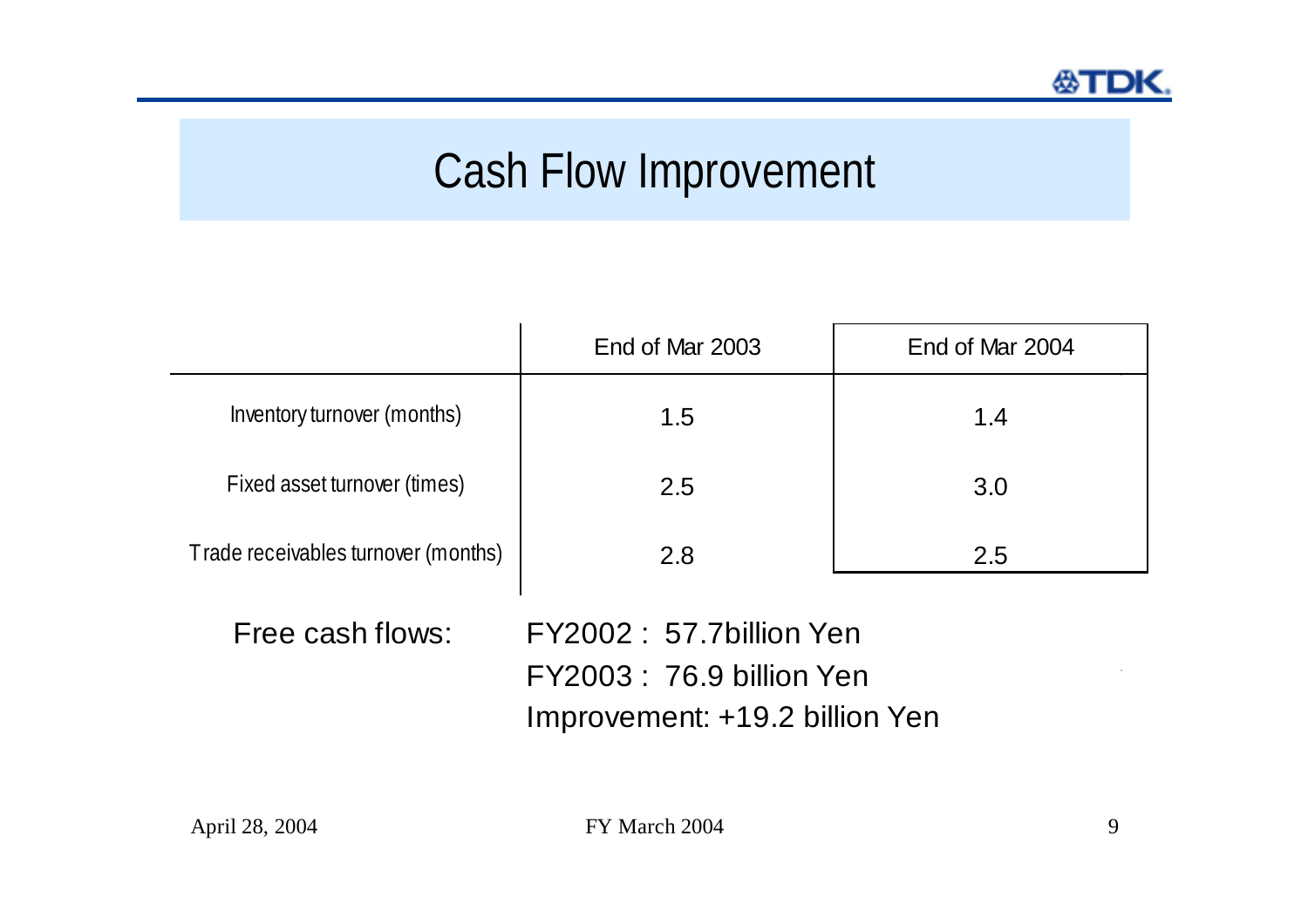### Non-Consolidated Results FY March 2004

| (Yen millions)          | <b>FY Mar 2003</b> | <b>FY Mar 2004</b> | Change   | Change $(\%)$ |
|-------------------------|--------------------|--------------------|----------|---------------|
| <b>Net Sales</b>        | 320,697            | 316,050            | $-4,647$ | $-1.4%$       |
| <b>Operating income</b> | 3,182              | 1,756              | $-1,426$ | $-44.8%$      |
| Current income          | 9,078              | 10,277             | 1,199    | 13.2%         |
| Net income              | 133                | 4,458              | 4,325    |               |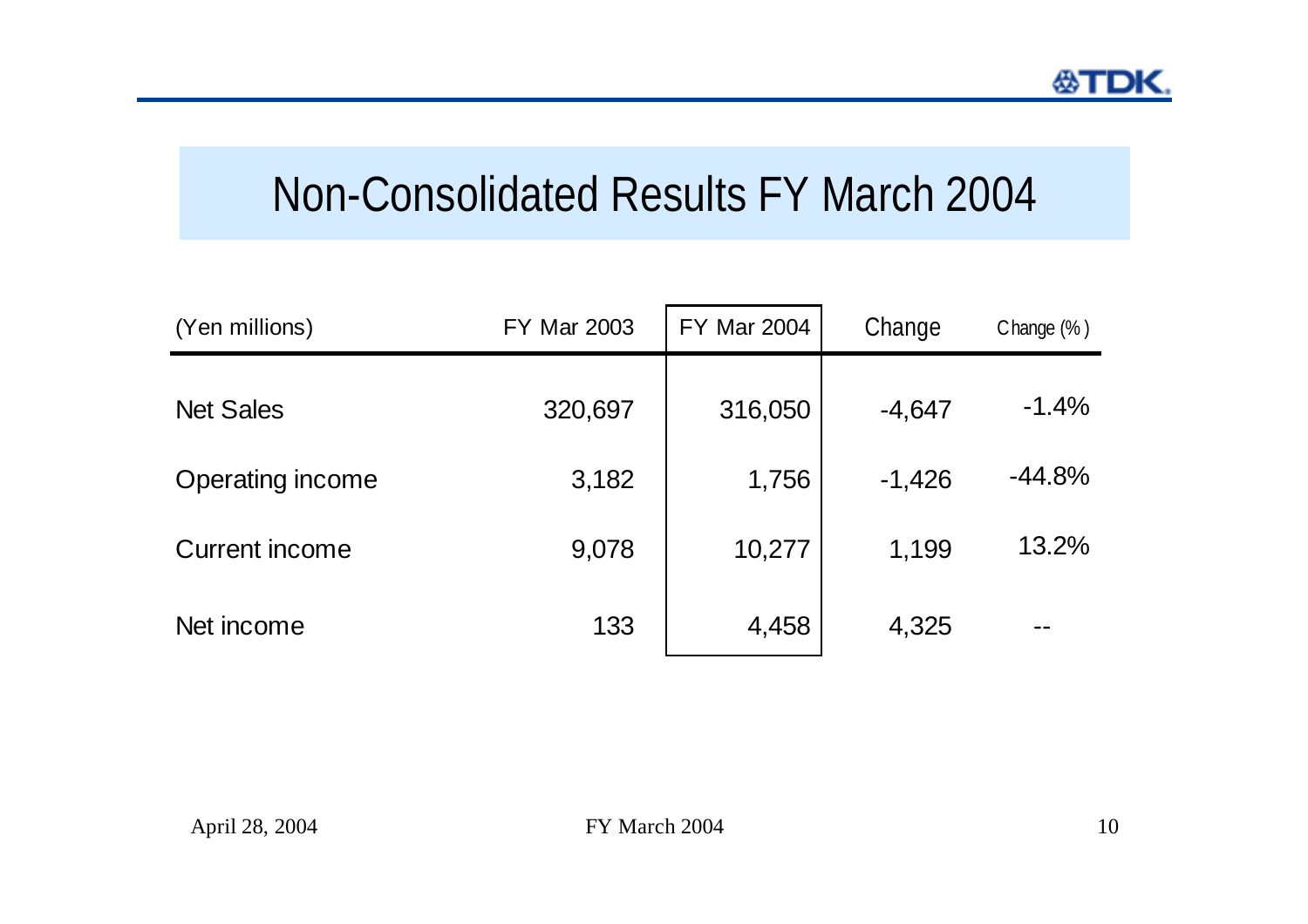### Projections for FY March 2005 Consolidated

|                               |                    |                    |        | April 28, 2004 |
|-------------------------------|--------------------|--------------------|--------|----------------|
|                               | <b>FY Mar 2004</b> | <b>FY Mar 2005</b> |        |                |
| (Yen millions)                | <b>Results</b>     | Projections        | Change | Change (%)     |
| <b>Net Sales</b>              | 658,862            | 680,000            | 21,138 | 3.2%           |
| Operating income              | 54,322             | 60,000             | 5,678  | 10.5%          |
| Income before<br>income taxes | 55,603             | 62,000             | 6,397  | 11.5%          |
| Net income                    | 42,101             | 46,500             | 4,399  | 10.4%          |
| Exchange rate (U.S.\$=Yen)    | 113                | 105                |        |                |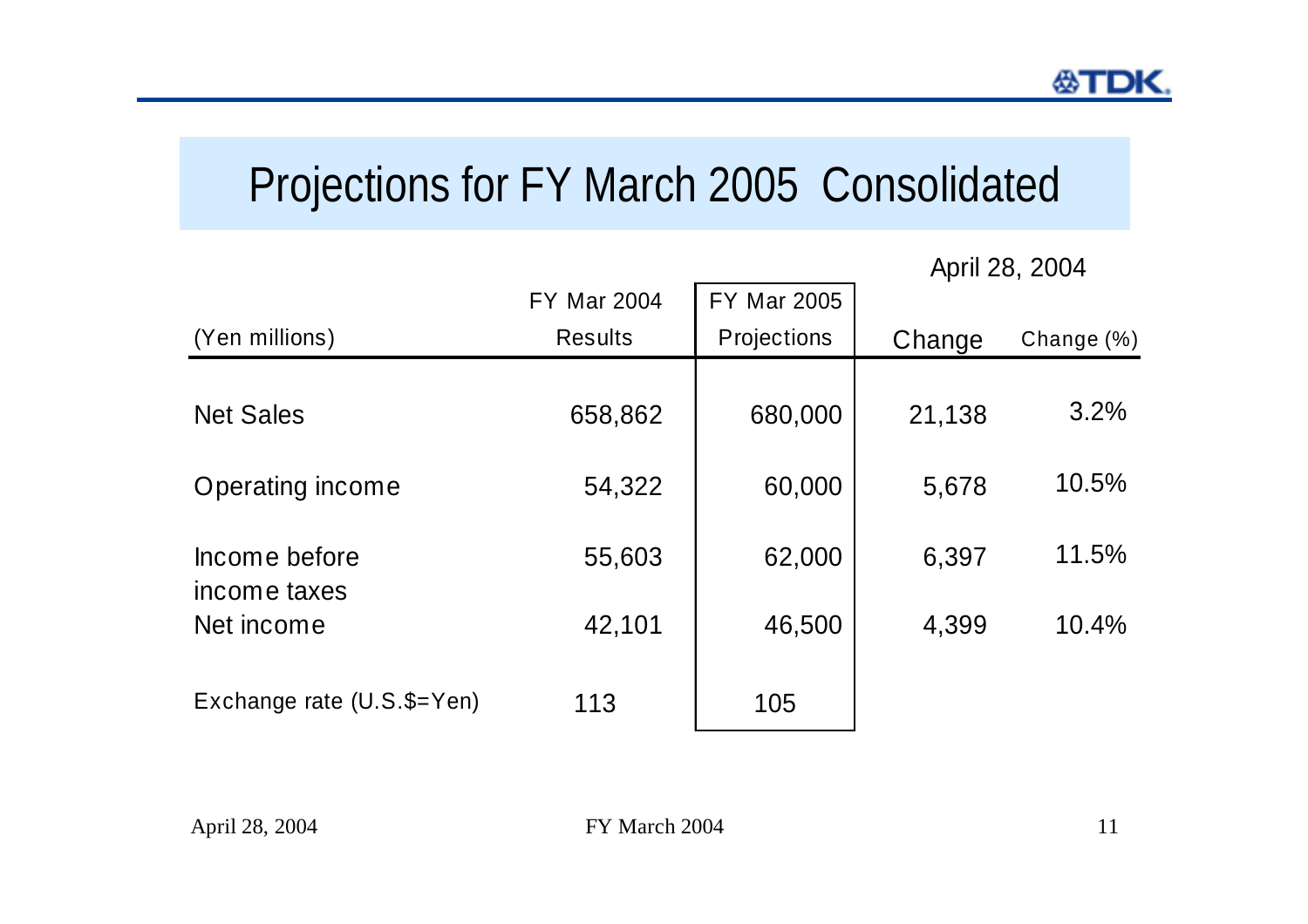